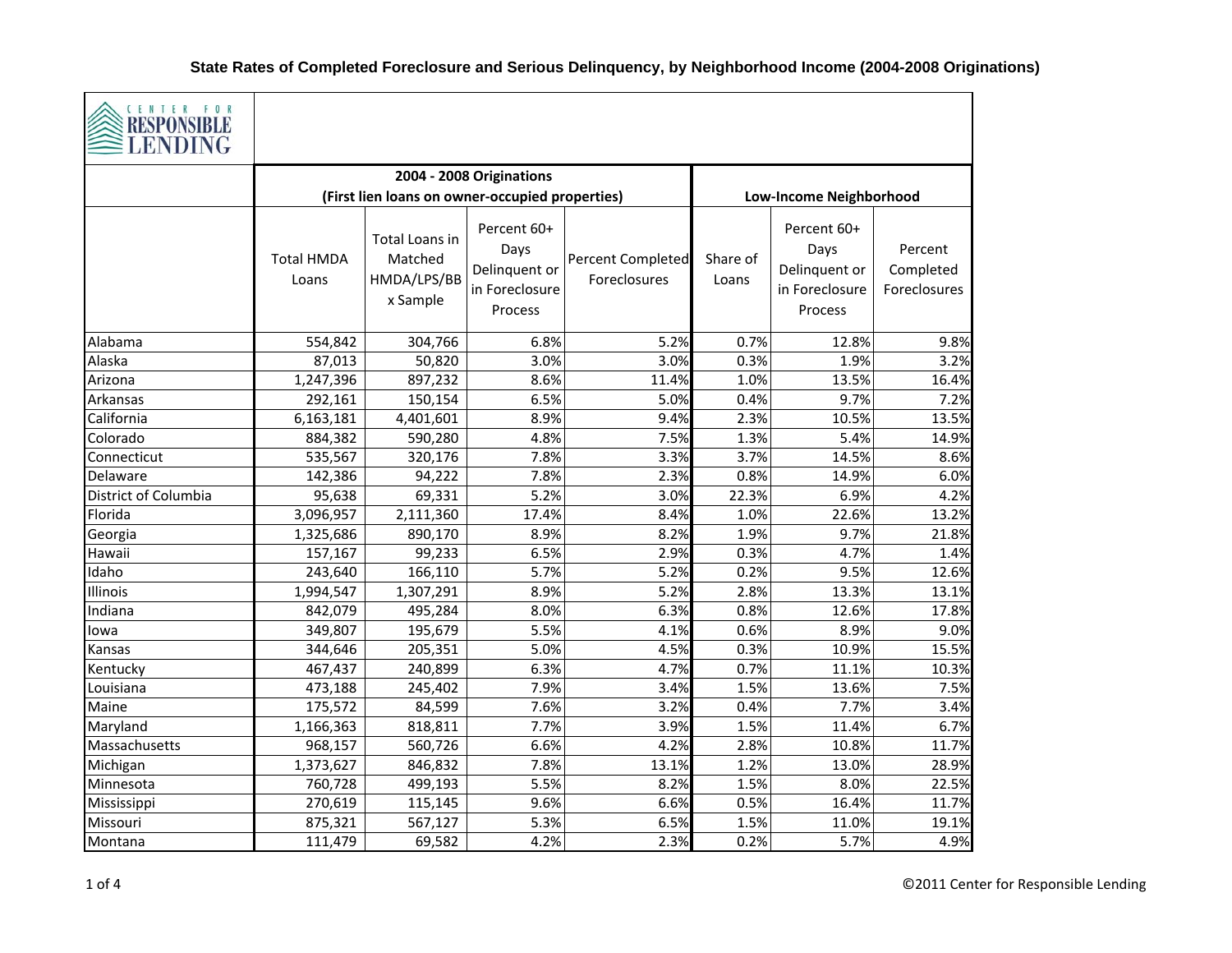

| ELENDING             |                                     |                                                                      |                                      |                            |                                                                   |                                      |                                   |                                                                   |                                      |
|----------------------|-------------------------------------|----------------------------------------------------------------------|--------------------------------------|----------------------------|-------------------------------------------------------------------|--------------------------------------|-----------------------------------|-------------------------------------------------------------------|--------------------------------------|
|                      | <b>Moderate-Income Neighborhood</b> |                                                                      |                                      | Middle-Income Neighborhood |                                                                   |                                      | <b>Higher-Income Neighborhood</b> |                                                                   |                                      |
|                      | Share of<br>Loans                   | Percent 60+<br>Days<br>Delinquent<br>or in<br>Foreclosure<br>Process | Percent<br>Completed<br>Foreclosures | Share of<br>Loans          | Percent 60+<br>Days<br>Delinquent or<br>in Foreclosure<br>Process | Percent<br>Completed<br>Foreclosures | Share of<br>Loans                 | Percent 60+<br>Days<br>Delinquent or<br>in Foreclosure<br>Process | Percent<br>Completed<br>Foreclosures |
| Alabama              | 9.3%                                | 10.6%                                                                | 9.1%                                 | 47.6%                      | 7.6%                                                              | 5.6%                                 | 38.8%                             | 5.1%                                                              | 3.8%                                 |
| Alaska               | 9.2%                                | 4.2%                                                                 | 4.3%                                 | 60.9%                      | 3.3%                                                              | 3.3%                                 | 26.7%                             | 2.2%                                                              | 1.9%                                 |
| Arizona              | 18.6%                               | 11.1%                                                                | 16.5%                                | 43.1%                      | 9.1%                                                              | 12.2%                                | 36.1%                             | 6.9%                                                              | 8.1%                                 |
| Arkansas             | 5.9%                                | 10.8%                                                                | 6.9%                                 | 65.0%                      | 7.0%                                                              | 5.5%                                 | 24.4%                             | 4.7%                                                              | 3.3%                                 |
| California           | 17.0%                               | 10.4%                                                                | 12.3%                                | 41.1%                      | 9.4%                                                              | 10.2%                                | 39.2%                             | 7.7%                                                              | 7.2%                                 |
| Colorado             | 14.5%                               | 6.6%                                                                 | 13.8%                                | 46.3%                      | 5.1%                                                              | 7.9%                                 | 35.5%                             | 3.8%                                                              | 4.5%                                 |
| Connecticut          | 16.4%                               | 12.7%                                                                | 5.8%                                 | 48.3%                      | 7.6%                                                              | 3.0%                                 | 29.2%                             | 4.8%                                                              | 1.6%                                 |
| Delaware             | 10.9%                               | 10.3%                                                                | 3.3%                                 | 62.6%                      | 8.6%                                                              | 2.4%                                 | 21.7%                             | 4.9%                                                              | 1.4%                                 |
| District of Columbia | 39.5%                               | 6.5%                                                                 | 3.7%                                 | 12.1%                      | 5.2%                                                              | 3.2%                                 | 26.1%                             | 1.6%                                                              | 0.8%                                 |
| Florida              | 15.8%                               | 20.6%                                                                | 10.2%                                | 51.1%                      | 17.6%                                                             | 8.9%                                 | 31.4%                             | 15.5%                                                             | 6.5%                                 |
| Georgia              | 12.3%                               | 12.1%                                                                | 12.7%                                | 48.0%                      | 10.3%                                                             | 8.9%                                 | 36.1%                             | 6.3%                                                              | 5.2%                                 |
| Hawaii               | 14.4%                               | 7.2%                                                                 | 3.3%                                 | 50.2%                      | 8.0%                                                              | 3.7%                                 | 27.3%                             | 4.7%                                                              | 1.9%                                 |
| Idaho                | 9.9%                                | 6.6%                                                                 | 6.7%                                 | 57.9%                      | 6.1%                                                              | 5.4%                                 | 27.2%                             | 5.3%                                                              | 4.6%                                 |
| Illinois             | 15.3%                               | 12.7%                                                                | 8.7%                                 | 46.1%                      | 9.7%                                                              | 5.3%                                 | 35.0%                             | 5.8%                                                              | 2.9%                                 |
| Indiana              | 10.4%                               | 12.4%                                                                | 12.0%                                | 55.0%                      | 8.5%                                                              | 6.3%                                 | 29.9%                             | 5.6%                                                              | 3.4%                                 |
| lowa                 | 11.0%                               | 9.0%                                                                 | 7.6%                                 | 58.7%                      | 5.8%                                                              | 3.9%                                 | 24.0%                             | 3.1%                                                              | 2.0%                                 |
| Kansas               | 9.9%                                | 8.6%                                                                 | 8.8%                                 | 46.0%                      | 5.7%                                                              | 5.1%                                 | 40.0%                             | 3.5%                                                              | 2.6%                                 |
| Kentucky             | 10.9%                               | 9.1%                                                                 | 7.4%                                 | 47.9%                      | 7.0%                                                              | 5.1%                                 | 35.7%                             | 4.7%                                                              | 3.1%                                 |
| Louisiana            | 10.1%                               | 12.3%                                                                | 5.5%                                 | 43.5%                      | 8.8%                                                              | 3.6%                                 | 42.2%                             | 5.9%                                                              | 2.6%                                 |
| Maine                | 7.7%                                | 9.6%                                                                 | 4.7%                                 | 72.2%                      | 8.1%                                                              | 3.2%                                 | 14.1%                             | 5.4%                                                              | 2.0%                                 |
| Maryland             | 17.6%                               | 10.0%                                                                | 5.6%                                 | 53.3%                      | 8.0%                                                              | 4.0%                                 | 26.7%                             | 5.6%                                                              | 2.4%                                 |
| Massachusetts        | 16.4%                               | 9.6%                                                                 | 8.1%                                 | 52.4%                      | 6.9%                                                              | 4.0%                                 | 28.3%                             | 3.9%                                                              | 1.7%                                 |
| Michigan             | 13.5%                               | 11.6%                                                                | 24.4%                                | 53.1%                      | 8.1%                                                              | 12.7%                                | 28.9%                             | 5.7%                                                              | 8.1%                                 |
| Minnesota            | 11.0%                               | 7.3%                                                                 | 13.6%                                | 58.1%                      | 5.8%                                                              | 8.3%                                 | 25.1%                             | 4.0%                                                              | 5.1%                                 |
| Mississippi          | 7.9%                                | 14.8%                                                                | 12.0%                                | 45.7%                      | 10.4%                                                             | 6.8%                                 | 38.1%                             | 7.9%                                                              | 5.3%                                 |
| Missouri             | 13.0%                               | 8.6%                                                                 | 12.2%                                | 54.0%                      | 5.6%                                                              | 6.4%                                 | 28.9%                             | 3.3%                                                              | 3.4%                                 |
| Montana              | 6.1%                                | 4.3%                                                                 | 3.1%                                 | 60.5%                      | 4.7%                                                              | 2.6%                                 | 21.1%                             | 4.1%                                                              | 1.9%                                 |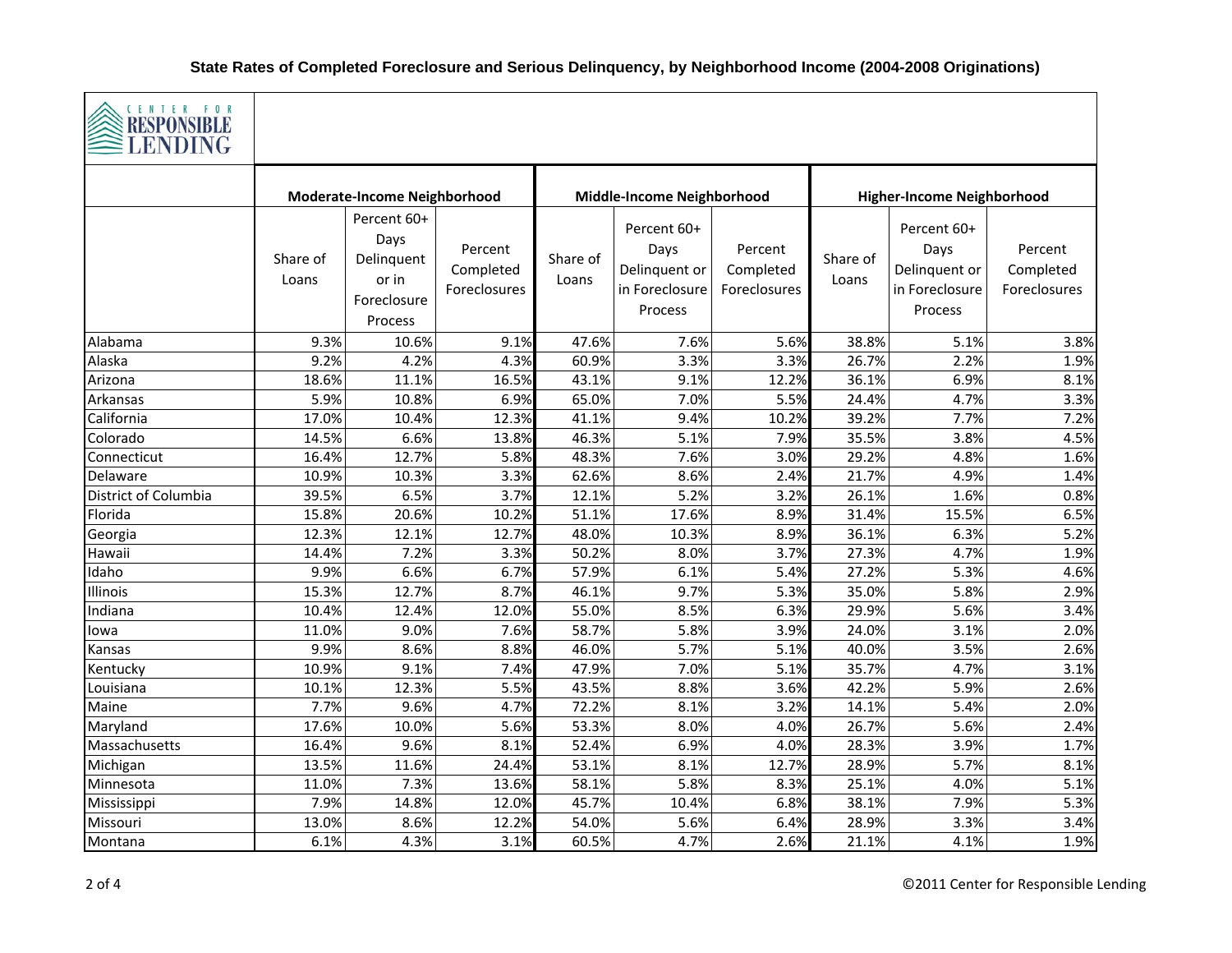

| S REDI UNDIDEE<br><b>LENDING</b> |                                                |                                                      |                                                                   |                                                                                                                             |                   |                                                                   |                                      |
|----------------------------------|------------------------------------------------|------------------------------------------------------|-------------------------------------------------------------------|-----------------------------------------------------------------------------------------------------------------------------|-------------------|-------------------------------------------------------------------|--------------------------------------|
|                                  |                                                |                                                      | 2004 - 2008 Originations                                          |                                                                                                                             |                   |                                                                   |                                      |
|                                  |                                                | (First lien loans on owner-occupied properties)      |                                                                   |                                                                                                                             |                   | Low-Income Neighborhood                                           |                                      |
|                                  | <b>Total HMDA</b><br>Loans                     | Total Loans in<br>Matched<br>HMDA/LPS/BB<br>x Sample | Percent 60+<br>Days<br>Delinquent or<br>in Foreclosure<br>Process | <b>Percent Completed</b><br>Foreclosures                                                                                    | Share of<br>Loans | Percent 60+<br>Days<br>Delinquent or<br>in Foreclosure<br>Process | Percent<br>Completed<br>Foreclosures |
| Nebraska                         | 197,381                                        | 106,685                                              | 4.6%                                                              | 4.4%                                                                                                                        | 0.5%              | 10.2%                                                             | 12.7%                                |
| Nevada                           | 540,438                                        | 379,332                                              | 13.5%                                                             | 14.5%                                                                                                                       | 0.2%              | 16.9%                                                             | 20.0%                                |
| New Hampshire                    | 202,757                                        | 115,933                                              | 5.5%                                                              | 4.9%                                                                                                                        | 0.3%              | 9.7%                                                              | 12.1%                                |
| New Jersey                       | 1,303,524                                      | 838,617                                              | 9.7%                                                              | 2.3%                                                                                                                        | 2.5%              | 18.8%                                                             | 7.9%                                 |
| <b>New Mexico</b>                | 244,840                                        | 144,226                                              | 5.8%                                                              | 2.6%                                                                                                                        | 0.4%              | 9.8%                                                              | 3.4%                                 |
| <b>New York</b>                  | 1,615,117                                      | 1,050,047                                            | 9.8%                                                              | 2.1%                                                                                                                        | 2.3%              | 15.6%                                                             | 3.9%                                 |
| North Carolina                   | 1,214,972                                      | 710,048                                              | 6.5%                                                              | 3.7%                                                                                                                        | 0.6%              | 10.5%                                                             | 7.2%                                 |
| North Dakota                     | 63,753                                         | 28,704                                               | 2.5%                                                              | 1.8% NA                                                                                                                     |                   | <b>NA</b>                                                         | <b>NA</b>                            |
| Ohio                             | 1,421,055                                      | 772,189                                              | 8.7%                                                              | 7.1%                                                                                                                        | 1.7%              | 15.6%                                                             | 20.5%                                |
| Oklahoma                         | 393,029                                        | 225,860                                              | 6.0%                                                              | 4.3%                                                                                                                        | 0.4%              | 11.1%                                                             | 8.4%                                 |
| Oregon                           | 565,895                                        | 392,188                                              | 5.9%                                                              | 3.9%                                                                                                                        | 0.4%              | 5.1%                                                              | 4.0%                                 |
| Pennsylvania                     | 1,575,238                                      | 860,644                                              | 6.6%                                                              | 2.6%                                                                                                                        | 2.2%              | 11.9%                                                             | 5.3%                                 |
| Rhode Island                     | 170,153                                        | 102,673                                              | 8.2%                                                              | 6.2%                                                                                                                        | 7.2%              | 14.3%                                                             | 14.2%                                |
| South Carolina                   | 557,836                                        | 326,262                                              | 7.5%                                                              | 4.1%                                                                                                                        | 0.5%              | 10.4%                                                             | 6.6%                                 |
| South Dakota                     | 87,152                                         | 23,156                                               | 3.6%                                                              | 3.3% NA                                                                                                                     |                   | <b>NA</b>                                                         | <b>NA</b>                            |
| Tennessee                        | 800,639                                        | 476,371                                              | 7.2%                                                              | 5.6%                                                                                                                        | 1.1%              | 13.3%                                                             | 14.6%                                |
| <b>Texas</b>                     | 2,452,504                                      | 1,608,784                                            | 6.3%                                                              | 5.6%                                                                                                                        | 1.0%              | 8.3%                                                              | 9.1%                                 |
| Utah                             | 457,963                                        | 297,333                                              | 5.2%                                                              | 3.8%                                                                                                                        | 0.4%              | 5.6%                                                              | 5.2%                                 |
| Vermont                          | 75,655                                         | 36,159                                               | 5.2%                                                              | 1.4%                                                                                                                        | 0.3%              | 2.4%                                                              | 1.0%                                 |
| Virginia                         | 1,407,760                                      | 920,597                                              | 5.1%                                                              | 5.6%                                                                                                                        | 0.8%              | 9.2%                                                              | 7.8%                                 |
| Washington                       | 1,167,337                                      | 802,330                                              | 6.1%                                                              | 3.2%                                                                                                                        | 0.8%              | 8.0%                                                              | 5.4%                                 |
| West Virginia                    | 188,882                                        | 67,914                                               | 6.1%                                                              | 4.8% NA                                                                                                                     |                   | <b>NA</b>                                                         | <b>NA</b>                            |
| Wisconsin                        | 843,467                                        | 418,782                                              | 6.2%                                                              | $4.5\%$                                                                                                                     | 2.1%              | 13.6%                                                             | 13.5%                                |
| Wyoming                          | 71,277                                         | 38,131                                               | 3.2%                                                              | 3.0% NA                                                                                                                     |                   | <b>NA</b>                                                         | <b>NA</b>                            |
|                                  | due to missing data and "other" race category. |                                                      |                                                                   | Notes: NA=Not available (Data cells with less than 100 loans were suppressed.) Shares of loans originated may not total 100 |                   |                                                                   |                                      |